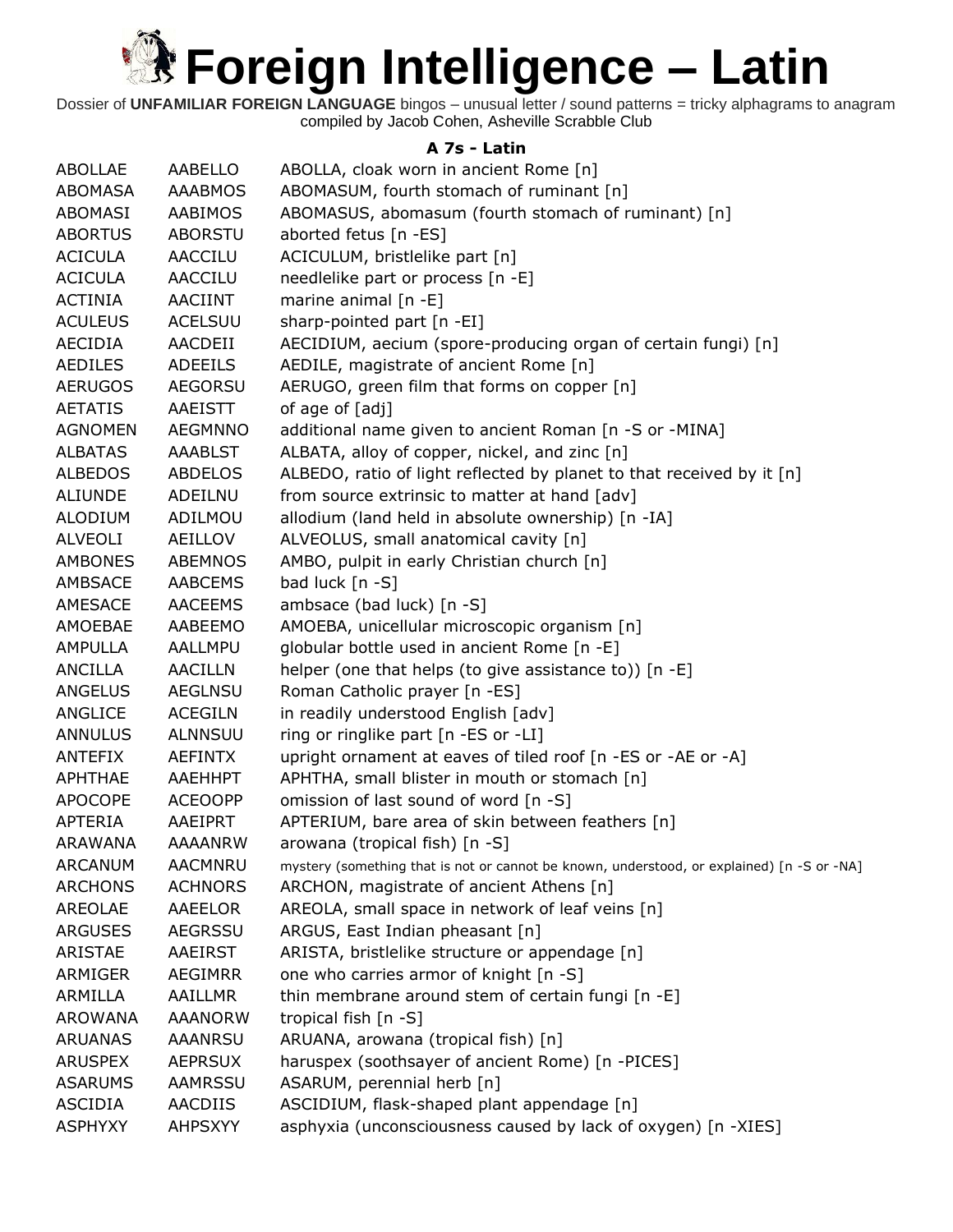

Dossier of **UNFAMILIAR FOREIGN LANGUAGE** bingos – unusual letter / sound patterns = tricky alphagrams to anagram compiled by Jacob Cohen, Asheville Scrabble Club

### **B 7s - Latin**

| <b>BABESIA</b> | <b>AABBEIS</b> | parasitic protozoan [n -E, -S]                                |
|----------------|----------------|---------------------------------------------------------------|
| <b>BACCHIC</b> | ABCCCHI        | riotous (characterized by rioting) [adj]                      |
| <b>BACCHII</b> | ABCCHII        | BACCHIUS, type of metrical foot [n]                           |
| <b>BACULUM</b> | <b>ABCLMUU</b> | bone in penis of many mammals [n -S or -LA]                   |
| <b>BANKSIA</b> | <b>AABIKNS</b> | Australian plant [n -S]                                       |
| <b>BAOBABS</b> | <b>AABBBOS</b> | BAOBAB, tropical tree [n]                                     |
| <b>BASIDIA</b> | AABDIIS        | BASIDIUM, structure on fungus [n]                             |
| <b>BASILIC</b> | <b>ABCIILS</b> | pertaining to basilica (ancient Roman building) [adj]         |
| <b>BEZANTS</b> | <b>ABENSTZ</b> | BEZANT, coin of ancient Rome [n]                              |
| <b>BEZZANT</b> | ABENTZZ        | bezant (coin of ancient Rome) [n -S]                          |
| <b>BIFIDUM</b> | <b>BDFIIMU</b> | bacterium often added to yogurt [n -DA or -S]                 |
| <b>BIREMES</b> | <b>BEEIMRS</b> | BIREME, ancient galley [n]                                    |
| <b>BISMUTH</b> | <b>BHIMSTU</b> | metallic element [n -S]                                       |
| <b>BOLETUS</b> | <b>BELOSTU</b> | fungus (any of major group of lower plants) [n -ES or -TI]    |
| <b>BOLUSES</b> | <b>BELOSSU</b> | BOLUS, large pill [n]                                         |
| <b>BRACHIA</b> | <b>AABCHIR</b> | BRACHIUM, upper part of arm [n]                               |
| <b>BUBALES</b> | ABBELSU        | BUBALE, bubal (large antelope) [n]                            |
| <b>BUBALIS</b> | ABBILSU        | bubal (large antelope) [n -ES]                                |
| <b>BUGLOSS</b> | <b>BGLOSSU</b> | coarse plant [n -ES]                                          |
| <b>BURBOTS</b> | <b>BBORSTU</b> | BURBOT, freshwater fish [n]                                   |
| <b>BYZANTS</b> | <b>ABNSTYZ</b> | BYZANT, bezant (coin of ancient Rome) [n]                     |
|                |                | C 7s - Latin                                                  |
| <b>CAESTUS</b> | <b>ACESSTU</b> | cestus (hand covering for ancient Roman boxers) [n -ES]       |
| <b>CAESURA</b> | <b>AACERSU</b> | pause in line of verse [n -E]                                 |
| <b>CALAMUS</b> | <b>AACLMSU</b> | marsh plant [n -MI, -ES]                                      |
| CALATHI        | AACHILT        | CALATHUS, calathos (fruit basket) [n]                         |
| <b>CALATHI</b> | AACHILT        | CALATHOS, fruit basket [n]                                    |
| <b>CALENDS</b> | <b>ACDELNS</b> | first day of Roman month [n CALENDS]                          |
| <b>CAMERAE</b> | <b>AACEEMR</b> | CAMERA, judge's chamber [n]                                   |
| CARINAE        | <b>AACEINR</b> | CARINA, carinate anatomical part [n]                          |
| <b>CARITAS</b> | <b>AACIRST</b> | love for all people [n -ES]                                   |
| <b>CAROLUS</b> | <b>ACLORSU</b> | old English coin [n -ES or -LI]                               |
| <b>CATENAE</b> | <b>AACEENT</b> | CATENA, closely linked series [n]                             |
| <b>CAVALLA</b> | <b>AAACLLV</b> | large food fish [n -S]                                        |
| <b>CAVALLY</b> | <b>AACLLVY</b> | cavalla (large food fish) [n -LLIES]                          |
| CAVEOLA        | <b>AACELOV</b> | small pit in cell [n -E]                                      |
| <b>CENTUMS</b> | <b>CEMNSTU</b> | CENTUM, one hundred [n]                                       |
| <b>CERVIDS</b> | <b>CDEIRSV</b> | CERVID, mammal of deer family [n]                             |
| <b>CESURAE</b> | <b>ACEERSU</b> | CESURA, caesura (pause in line of verse) [n]                  |
| <b>CHAETAE</b> | <b>AACEEHT</b> | CHAETA, bristle or seta [n]                                   |
| <b>CHALAZA</b> | AAACHLZ        | band of tissue in egg [n -E]                                  |
| CHIASMI        | <b>ACHIIMS</b> | CHIASMUS, reversal of word order between parallel phrases [n] |
| <b>CHORAGI</b> | <b>ACGHIOR</b> | CHORAGUS, leader of chorus or choir [n]                       |
| <b>CHOREGI</b> | <b>CEGIHOR</b> | CHOREGUS, choragus (leader of chorus or choir) [n]            |
| <b>CIBORIA</b> | ABCIIOR        | CIBORIUM, vessel for holding holy bread [n]                   |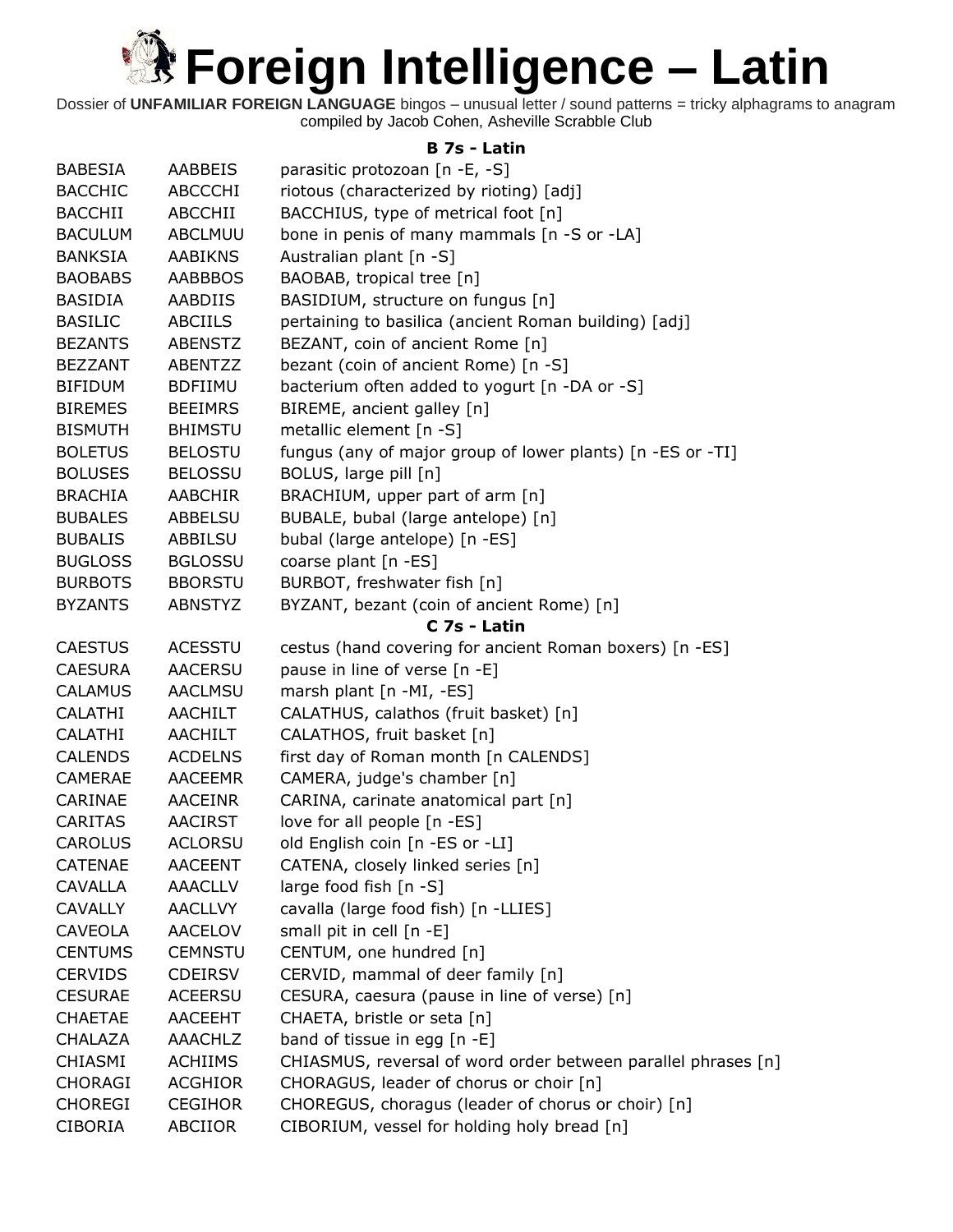| <b>CICADAE</b> | AACCDEI        | CICADA, winged insect [n]                                       |
|----------------|----------------|-----------------------------------------------------------------|
| <b>CINGULA</b> | <b>ACGILNU</b> | CINGULUM, anatomical band or girdle [n]                         |
| <b>CITHARA</b> | <b>AACHIRT</b> | ancient stringed instrument [n -S]                              |
| <b>CLASSES</b> | <b>ACELSSS</b> | CLASSIS, governing body in certain churches [n]                 |
| <b>CLASSIS</b> | <b>ACILSSS</b> | governing body in certain churches [n -SES]                     |
| <b>CLEOMES</b> | <b>CEELMOS</b> | CLEOME, tropical plant [n]                                      |
| <b>CLOACAE</b> | <b>AACCELO</b> | CLOACA, sewer [n]                                               |
| <b>CLYPEUS</b> | <b>CELPSUY</b> | shield-like structure [n -EI]                                   |
| <b>COAGULA</b> | AACGLOU        | COAGULUM, clot [n]                                              |
| <b>COCCIDS</b> | <b>CCCDIOS</b> | COCCID, insect (any of class of small invertebrate animals) [n] |
| COCCOID        | <b>CCCDIOO</b> | spherical cell or body [n -S]                                   |
| <b>COCCOUS</b> | <b>CCCOOSU</b> | COCCUS, spherical bacterium [adj]                               |
| <b>COENURI</b> | CEINORU        | COENURUS, tapeworm larva [n]                                    |
| <b>COLOBUS</b> | <b>BCLOOSU</b> | large African monkey [n -SES or -BI]                            |
| <b>COLONUS</b> | <b>CLNOOSU</b> | freeborn serf [n -NI]                                           |
| <b>COMEDOS</b> | <b>CDEMOOS</b> | COMEDO, skin blemish [n]                                        |
| <b>COMITIA</b> | <b>ACIIMOT</b> | public assembly in ancient Rome [n COMITIA]                     |
| <b>COMMATA</b> | <b>AACMMOT</b> | COMMA, fragment of few words or feet in ancient prosody [n]     |
| <b>CONATUS</b> | <b>ACNOSTU</b> | effort (deliberate exertion) [n -S]                             |
| <b>CONCHAE</b> | <b>ACCEHNO</b> | CONCHA, anatomical shell-like structure [n]                     |
| <b>CONCHAL</b> | <b>ACCHLNO</b> | CONCHA, anatomical shell-like structure [adj]                   |
| <b>CONCHAS</b> | <b>ACCHNOS</b> | CONCHA, anatomical shell-like structure [n]                     |
| <b>CONGIUS</b> | <b>CGINOSU</b> | ancient unit of measure [n -II]                                 |
| CONIDIA        | ACDIINO        | CONIDIUM, fungus spore [n]                                      |
| <b>CONURES</b> | <b>CENORSU</b> | CONURE, tropical American parakeet [n]                          |
| <b>COPULAE</b> | <b>ACELOPU</b> | COPULA, something that links [n]                                |
| <b>CORBINA</b> | <b>ABCINOR</b> | food and game fish [n -S]                                       |
| CORONAE        | <b>ACENOOR</b> | CORONA, luminous circle around celestial body [n]               |
| <b>CORPORA</b> | <b>ACOOPRR</b> | CORPUS, human or animal body [n]                                |
| <b>CORVIDS</b> | <b>CDIORSV</b> | CORVID, any of family of passerine birds [n]                    |
| <b>CORVINA</b> | <b>ACINORV</b> | corbina (food and game fish) [n -S]                             |
| <b>CORVINE</b> | <b>CEINORV</b> | pertaining or belonging to crow family of birds [adj]           |
| <b>COTHURN</b> | <b>CHNORTU</b> | buskin worn by ancient Roman actors [n -S or -NI]               |
| <b>CRISSUM</b> | <b>CIMRSSU</b> | region of feathers on bird [n -SA]                              |
| <b>CRISTAE</b> | <b>ACEIRST</b> | CRISTA, part of cell [n]                                        |
| <b>CUBITAL</b> | <b>ABCILTU</b> | CUBIT, ancient measure of length [adj]                          |
| <b>CUBITUS</b> | <b>BCISTUU</b> | forearm [n -TI, -ES]                                            |
| <b>CULMINA</b> | <b>ACILMNU</b> | CULMEN, upper ridge of bird's beak [n]                          |
| <b>CUMULUS</b> | <b>CLMSUUU</b> | type of cloud [n -LI or -ES]                                    |
| <b>CUPULAE</b> | <b>ACELPUU</b> | CUPULA, cupule (cup-shaped anatomical structure) [n]            |
| <b>CURCUMA</b> | <b>ACCMRUU</b> | tropical plant [n -S]                                           |
| <b>CURIOSA</b> | <b>ACIORSU</b> | pornographic books [n CURIOSA]                                  |
| <b>CURTANA</b> | <b>AACNRTU</b> | type of English sword [n -S]                                    |
| <b>CYATHIA</b> | <b>AACHITY</b> | CYATHIUM, flower head of certain plants [n]                     |
| <b>CYMATIA</b> | <b>AACIMTY</b> | CYMATIUM, cyma (curved molding) [n]                             |
| <b>CYPSELA</b> | <b>ACELPSY</b> | achene in certain plants [n -E]                                 |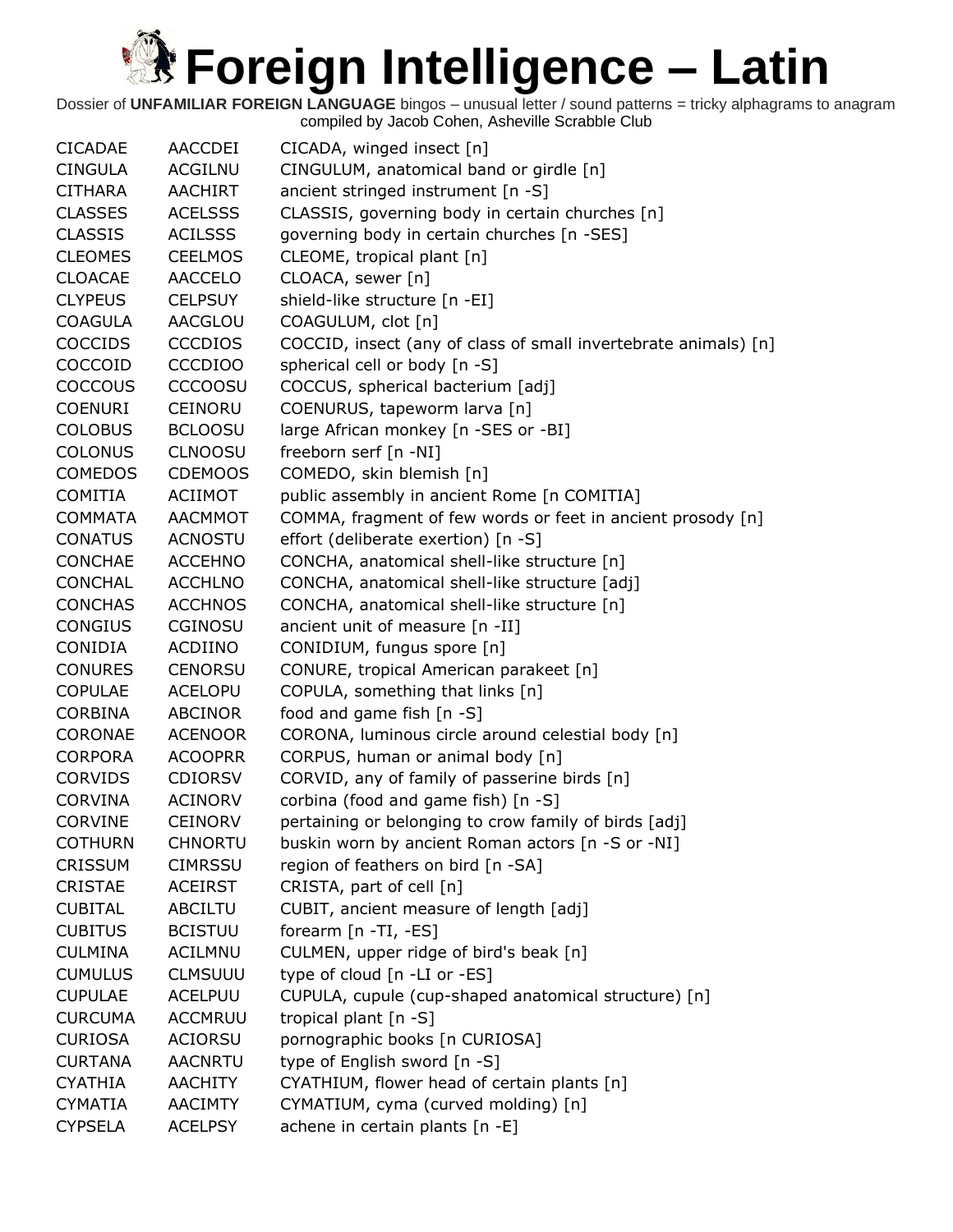Dossier of **UNFAMILIAR FOREIGN LANGUAGE** bingos – unusual letter / sound patterns = tricky alphagrams to anagram compiled by Jacob Cohen, Asheville Scrabble Club

### **D 7s - Latin**

| <b>DASYURE</b> | <b>ADERSUY</b> | flesh-eating mammal [n -S]                                     |
|----------------|----------------|----------------------------------------------------------------|
| <b>DECUMAN</b> | <b>ACDEMNU</b> | extremely large [adj]                                          |
| <b>DEDENDA</b> | <b>ADDDEEN</b> | DEDENDUM, root of gear tooth [N]                               |
| <b>DEHISCE</b> | <b>CDEEHIS</b> | to split open [v -D, -CING, -S]                                |
| <b>DEMENTI</b> | <b>DEEIMNT</b> | official denial of published statement [n -S]                  |
| DENARII        | ADEIINR        | DENARIUS, coin of ancient Rome [n]                             |
| <b>DEUTZIA</b> | ADEITUZ        | ornamental shrub [n -S]                                        |
| <b>DICTUMS</b> | CDIMSTU        | DICTUM, authoritative statement [n]                            |
| <b>DILUVIA</b> | ADIILUV        | DILUVIUM, coarse rock material deposited by glaciers [n]       |
| <b>DIPTYCA</b> | <b>ACDIPTY</b> | diptych (ancient writing tablet) [n -S]                        |
| <b>DISTICH</b> | <b>CDHIIST</b> | couplet (pair of successive lines of verse) [n -S]             |
| <b>DRACHMA</b> | <b>AACDHMR</b> | former monetary unit of Greece [n -S, -E or -I]                |
| <b>DUUMVIR</b> | <b>DIMRUUV</b> | magistrate of ancient Rome [n -S or -I]                        |
|                |                | E 7s - Latin                                                   |
| <b>ECHIDNA</b> | <b>ACDEHIN</b> | spiny anteater [n -E]                                          |
| <b>ECHINUS</b> | <b>CEHINSU</b> | echinoid (spiny marine animal) [n -NI, -ES]                    |
| <b>ECLOGUE</b> | CEEGLOU        | pastoral poem [n -S]                                           |
| <b>EIGHTVO</b> | <b>EGHIOTV</b> | octavo (page size) [n -S]                                      |
| <b>ELYSIAN</b> | <b>AEILNSY</b> | delightful [adj]                                               |
| <b>EMPYEMA</b> | <b>AEEMMPY</b> | collection of pus in body cavity [n -S or -TA]                 |
| <b>ENCOMIA</b> | ACEIMNO        | ENCOMIUM, eulogy (formal expression of high praise) [n]        |
| <b>ENTASES</b> | <b>AEINSST</b> | ENTASIS, slight convexity in column [n]                        |
| <b>ENTASIS</b> | <b>AEINSST</b> | slight convexity in column [n -SES]                            |
| <b>EPIGONI</b> | <b>EGIINOP</b> | EPIGONUS, epigone (inferior imitator) [n]                      |
| <b>EQUITES</b> | EEIQSTU        | EQUES, member of privileged military class of ancient Rome [n] |
| <b>EREMURI</b> | EEIMRRU        | EREMURUS, perennial herb [n]                                   |
| <b>ETYMONS</b> | <b>EMNOSTY</b> | ETYMON, earliest known form of word [n]                        |
| <b>EURIPUS</b> | <b>EIPRSUU</b> | swift sea channel [n -PI]                                      |
| <b>EXARCHS</b> | <b>ACEHRSX</b> | ruler of province in Byzantine Empire [n -S]                   |
| <b>EXEDRAE</b> | ADEEERX        | EXEDRA, curved outdoor bench [n]                               |
| <b>EXEMPLA</b> | <b>AEELMPX</b> | EXEMPLUM, example [n]                                          |
| <b>EXHEDRA</b> | <b>ADEEHRX</b> | exedra (curved outdoor bench) [n -E]                           |
| <b>EXORDIA</b> | <b>ADEIORX</b> | EXORDIUM, beginning [n]                                        |
| <b>EXUVIAE</b> | <b>AEEIUVX</b> | EXUVIUM, molted covering of animal [n]                         |
| <b>EXUVIUM</b> | EIMUUVX        | molted covering of animal [n -IAE or -IA]                      |
|                |                | F 7s - Latin                                                   |
| <b>FACIEND</b> | <b>ACDEFIN</b> | number to be multiplied by another [n -S]                      |
| <b>FACULAE</b> | <b>AACEFLU</b> | FACULA, unusually bright spot on sun's surface [n]             |
| <b>FAMULUS</b> | AFLMSUU        | servant or attendant [n -LI]                                   |
| <b>FARRAGO</b> | <b>AAFGORR</b> | confused mixture [n -ES]                                       |
| <b>FASCIAE</b> | <b>AACEFIS</b> | FASCIA, broad and distinct band of color [n]                   |
| <b>FECIALS</b> | <b>ACEFILS</b> | FECIAL, fetial (priest of ancient Rome) [n]                    |
| <b>FECULAE</b> | <b>ACEEFLU</b> | FECULA, fecal matter [n]                                       |
| <b>FERULAE</b> | <b>AEEFLRU</b> | FERULA, flat piece of wood [n]                                 |
| <b>FETIALS</b> | <b>AEFILST</b> | FETIAL, priest of ancient Rome [n]                             |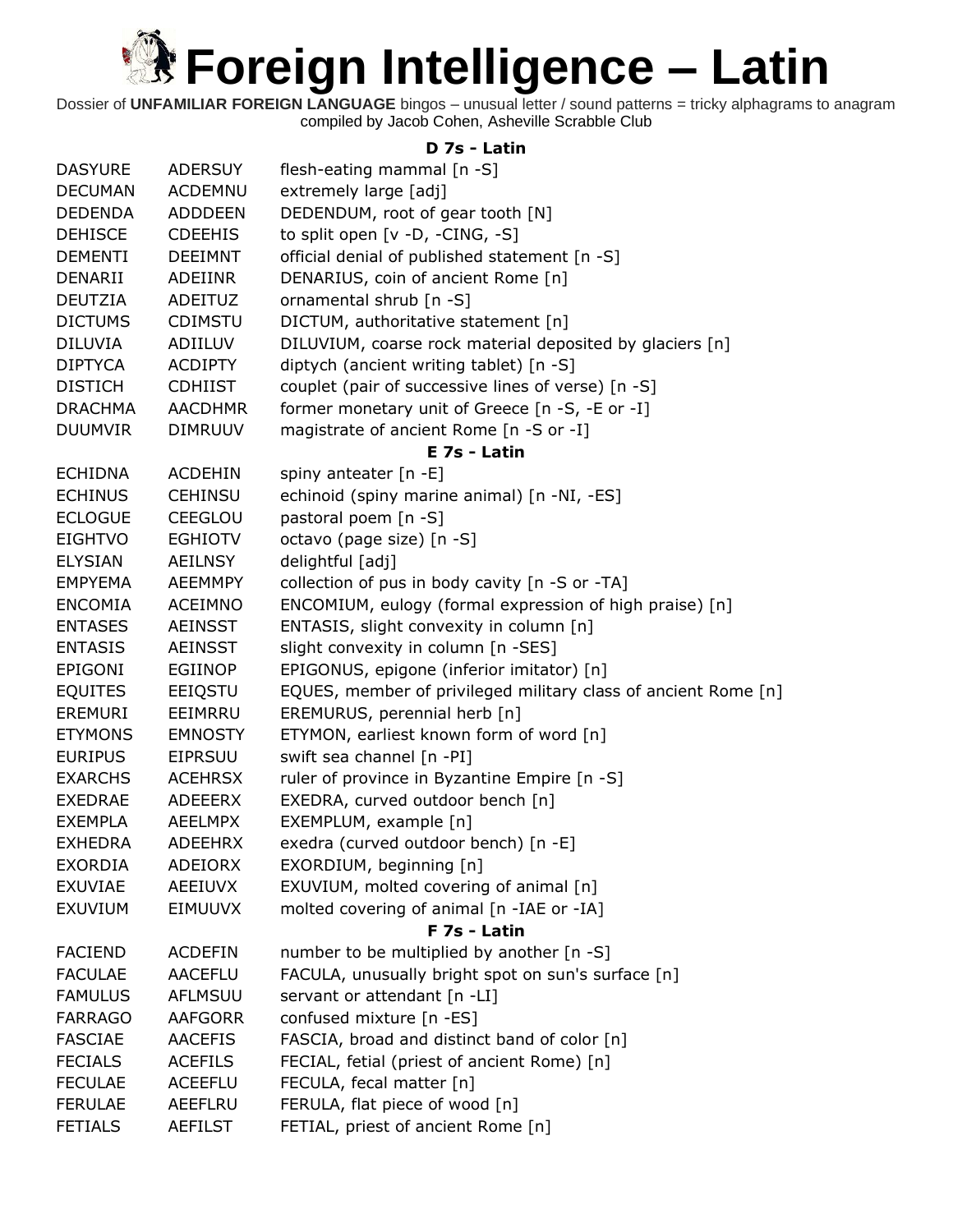| <b>FILARIA</b> | <b>AAFIILR</b> | parasitic worm [n -E]                               |
|----------------|----------------|-----------------------------------------------------|
| <b>FIMBRIA</b> | ABFIIMR        | fringe or fringe-like structure [n -E]              |
| <b>FLAMENS</b> | <b>AEFLMNS</b> | FLAMEN, priest of ancient Rome [n]                  |
| <b>FLOCCUS</b> | <b>CCFLOSU</b> | floccule (tuft-like mass) [n -CI]                   |
| <b>FLOREAT</b> | <b>AEFLORT</b> | to express desire that someone may flourish [n -S]  |
| <b>FLORUIT</b> | <b>FLIORTU</b> | period of flourishing [n -S]                        |
| <b>FOETORS</b> | <b>EFOORST</b> | FOETOR, fetor (offensive odor) [n]                  |
| <b>FOISONS</b> | <b>FINOOSS</b> | FOISON, strength (capacity for endurance)           |
| <b>FOURGON</b> | <b>FGNOORU</b> | wagon for carrying luggage [n -S]                   |
| <b>FRACTUS</b> | <b>ACFRSTU</b> | ragged cloud [n -TI]                                |
| <b>FRAENUM</b> | AEFMNRU        | frenum (connecting fold of membrane) [n -S or -A]   |
| <b>FRENULA</b> | <b>AEFLNRU</b> | FRENULUM, frenum (connecting fold of membrane) [n]  |
| <b>FRENUMS</b> | <b>EFMNRSU</b> | FRENUM, connecting fold of membrane [n]             |
| <b>FRUSTUM</b> | <b>FMRSTUU</b> | part of conical solid [n -S or -TA]                 |
| <b>FUMULUS</b> | <b>FLMSUUU</b> | thin cloud [n -LI]                                  |
| <b>FURCULA</b> | <b>ACFLRUU</b> | forked bone [n -E]                                  |
| <b>FURCULA</b> | <b>ACFLRUU</b> | FURCULUM, furcula (forked bone) [n]                 |
| <b>FUSARIA</b> | AAFIRSU        | FUSARIUM, disease-causing fungus [n]                |
| <b>FUTHARC</b> | <b>ACFHRTU</b> | futhark (ancient alphabet) [n -S]                   |
| <b>FUTHARK</b> | <b>AFHKRTU</b> | ancient alphabet [n -S]                             |
| <b>FUTHORC</b> | <b>CFHORTU</b> | futhark (ancient alphabet) [n -S]                   |
| <b>FUTHORK</b> | <b>FHKORTU</b> | futhark (ancient alphabet) [n -S]                   |
|                |                | G 7s - Latin                                        |
| GAZANIA        | AAAGINZ        | South African herb [n -S]                           |
| <b>GERMINA</b> | <b>AEGIMNR</b> | GERMEN, something that serves as origin [n]         |
| <b>GLOSSAE</b> | <b>AEGLOSS</b> | GLOSSA, tongue [n]                                  |
| GONIDIA        | ADGIINO        | GONIDIUM, asexual reproductive cell [n]             |
| <b>GUAIACS</b> | AACGISU        | guaiacum (medicinal resin) [n]                      |
| <b>GYNECIA</b> | <b>CAEGINY</b> | GYNECIUM, pistil of flower [n]                      |
|                |                | H 7s - Latin                                        |
| <b>HABITUS</b> | <b>ABHISTU</b> | bodily build and constitution [n HABITUS or -ES]    |
| <b>HELICON</b> | <b>CEHILNO</b> | large bass tuba [n -S]                              |
| <b>HELLERI</b> | <b>EEHILLR</b> | tropical fish [n -S or -ES]                         |
| <b>HYPOGEA</b> | <b>AEGHOPY</b> | HYPOGEUM, underground chamber [n]                   |
|                |                | I 7s - Latin                                        |
| ILLUVIA        | AIILLUV        | ILLUVIUM, type of material accumulated in soil [n]  |
| <b>IMPERIA</b> | AEIIMPR        | IMPERIUM, absolute power [n]                        |
| <b>INCUBUS</b> | <b>BCINSUU</b> | demon (evil spirit) [n -ES or -BI]                  |
| <b>INDUSIA</b> | ADIINSU        | INDUSIUM, enclosing membrane [n]                    |
| <b>INFULAE</b> | <b>AEFILNU</b> | INFULA, either of two ribbons on bishop's miter [n] |
| <b>INOCULA</b> | ACILNOU        | INOCULUM material used in inoculation [n]           |
| <b>INSULAE</b> | <b>AEILNSU</b> | INSULA, region of brain [n]                         |
| <b>INTIMAE</b> | AEIIMNT        | INTIMA, innermost layer of organ [n]                |
| <b>ISCHIUM</b> | <b>CHIIMSU</b> | pelvic bone [n -IA]                                 |
|                |                | J 7s - Latin                                        |
| <b>JACOBUS</b> | <b>ABCJOSU</b> | old English coin [n -ES]                            |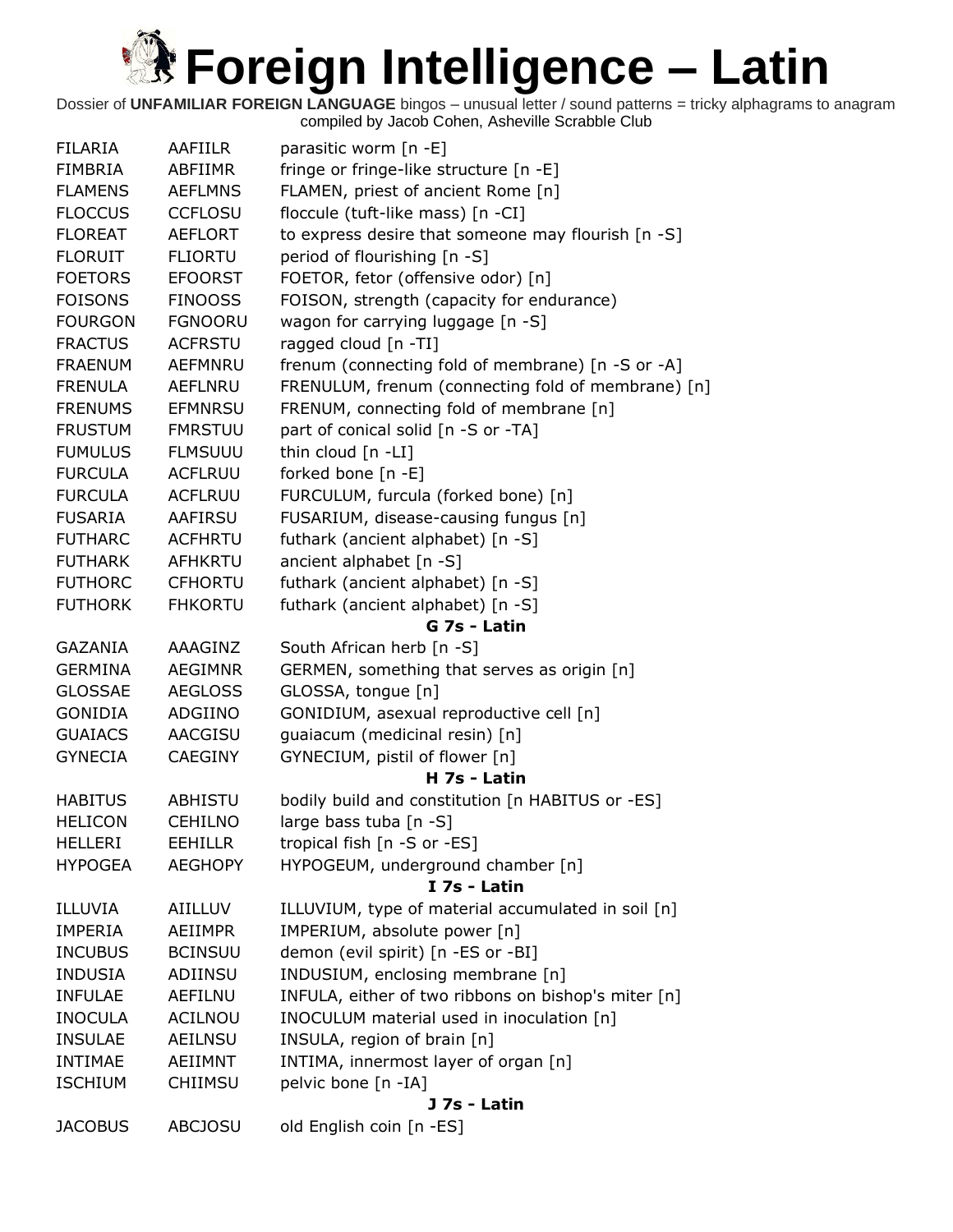| <b>JEJUNUM</b> | <b>EJJMNUU</b> | part of small intestine [n -NA or -S]                                               |
|----------------|----------------|-------------------------------------------------------------------------------------|
| <b>JERBOAS</b> | <b>ABEJORS</b> | JERBOA, small rodent [n]                                                            |
| <b>JOANNES</b> | <b>AEJNNOS</b> | johannes (Portuguese coin) [n JOANNES]                                              |
| <b>JUGULUM</b> | <b>GJLMUUU</b> | part of bird's neck [n -LA]                                                         |
|                |                | K 7s - Latin                                                                        |
| <b>KALIUMS</b> | <b>AIKLMSU</b> | KALIUM, potassium [n]                                                               |
| <b>KERRIAS</b> | <b>AEIKRRS</b> | KERRIA, Chinese shrub [n]                                                           |
| <b>KITHARA</b> | AAHIKRT        | cithara (ancient stringed instrument) [n -S]                                        |
| <b>KRATERS</b> | <b>AEKRRST</b> | KRATER, type of vase (rounded, decorative container) [n]                            |
|                |                | L 7s - Latin                                                                        |
| LABARUM        | AABLMRU        | ecclesiastical banner [n -S or -RA]                                                 |
| <b>LABRUMS</b> | <b>ABLMRSU</b> | LABRUM, lip or liplike structure [n]                                                |
| <b>LACUNAE</b> | <b>AACELNU</b> | LACUNA, empty space or missing part [n]                                             |
| LAMELLA        | AAELLLM        | thin plate, scale, or membrane [n -E]                                               |
| LAMINAE        | AAEILMN        | LAMINA, thin plate, scale, or layer [n]                                             |
| <b>LANTANA</b> | <b>AAALNNT</b> | tropical shrub [n -S]                                                               |
| <b>LANUGOS</b> | <b>AGLNOSU</b> | LANUGO, soft hair                                                                   |
| LAPILLI        | <b>AIILLLP</b> | LAPILLUS, small fragment of lava [n]                                                |
| LATRIAS        | <b>AAILRST</b> | LATRIA, supreme worship given to God only, in Roman Catholicism [n]                 |
| <b>LAVABOS</b> | <b>AABLOSV</b> | LAVABO, ceremonial washing in certain Christian churches [n]                        |
| <b>LEMMATA</b> | <b>AAELMMT</b> | LEMMA, type of proposition in logic [n]                                             |
| <b>LEMURES</b> | <b>EELMRSU</b> | ghosts of dead in ancient Roman religion [n]                                        |
| <b>LICTORS</b> | <b>CILORST</b> | LICTOR, magistrate's attendant in ancient Rome [n]                                  |
| <b>LIGULAE</b> | AEGILLU        | LIGULA, strap-shaped organ or part [n]                                              |
| <b>LIMULUS</b> | ILLMSUU        | horseshoe crab [n -LI]                                                              |
| <b>LINCTUS</b> | <b>CILNSTU</b> | syrupy medicine [n -ES]                                                             |
| LIXIVIA        | AIIILVX        | LIXIVIUM, solution obtained by leaching [n]                                         |
| <b>LOCULUS</b> | <b>CLLOSUU</b> | small, cell-like chamber [n -LI]                                                    |
| LOIASES        | <b>AIILOSS</b> | LOIASIS, tropical disease caused by eye worms [n]                                   |
| LOIASIS        | <b>AIILOSS</b> | tropical disease caused by eye worms [n -SES, -ES]                                  |
| LORICAE        | <b>ACEILOR</b> | LORICA, protective covering or shell [n]                                            |
| <b>LUNULAE</b> | AELLNUU        | LUNULA, small crescent-shaped structure [n]                                         |
| <b>LUPANAR</b> | <b>AALNPRU</b> | brothel (house of prostitution) [n -S]                                              |
| <b>LUSTRAL</b> | <b>ALLRSTU</b> | pertaining to lustrum (ceremonial purification of population in ancient Rome) [adj] |
| <b>LUSTRUM</b> | LMRSTUU        | ceremonial purification of population in ancient Rome [n -S or -RA]                 |
| <b>LUSUSES</b> | <b>ELSSSUU</b> | LUSUS, abnormality (abnormity (departure from ordinary type)) [n]                   |
|                |                | M 7s - Latin                                                                        |
| <b>MACULAE</b> | AACELMU        | MACULA, spot [n]                                                                    |
| <b>MAENADS</b> | <b>AADEMNS</b> | MAENAD, female participant in ancient Greek orgies [n]                              |
| <b>MAGMATA</b> | AAAGMMT        | MAGMA, molten matter from which igneous rock is formed [n]                          |
| <b>MALEFIC</b> | <b>ACEFILM</b> | producing or causing evil [adj]                                                     |
| <b>MALLEUS</b> | <b>AELLMSU</b> | bone of middle ear [n -EI]                                                          |
| <b>MAMILLA</b> | AAILLMM        | mammilla (nipple (protuberance on breast)) [n -E]                                   |
| MAMMATI        | AAIMMST        | MAMMATUS, type of cloud [n]                                                         |
| <b>MARANTA</b> | <b>AAAMNRT</b> | tropical plant [n -S]                                                               |
| MAXILLA        | <b>AAILLMX</b> | upper jaw or jawbone [n -E]                                                         |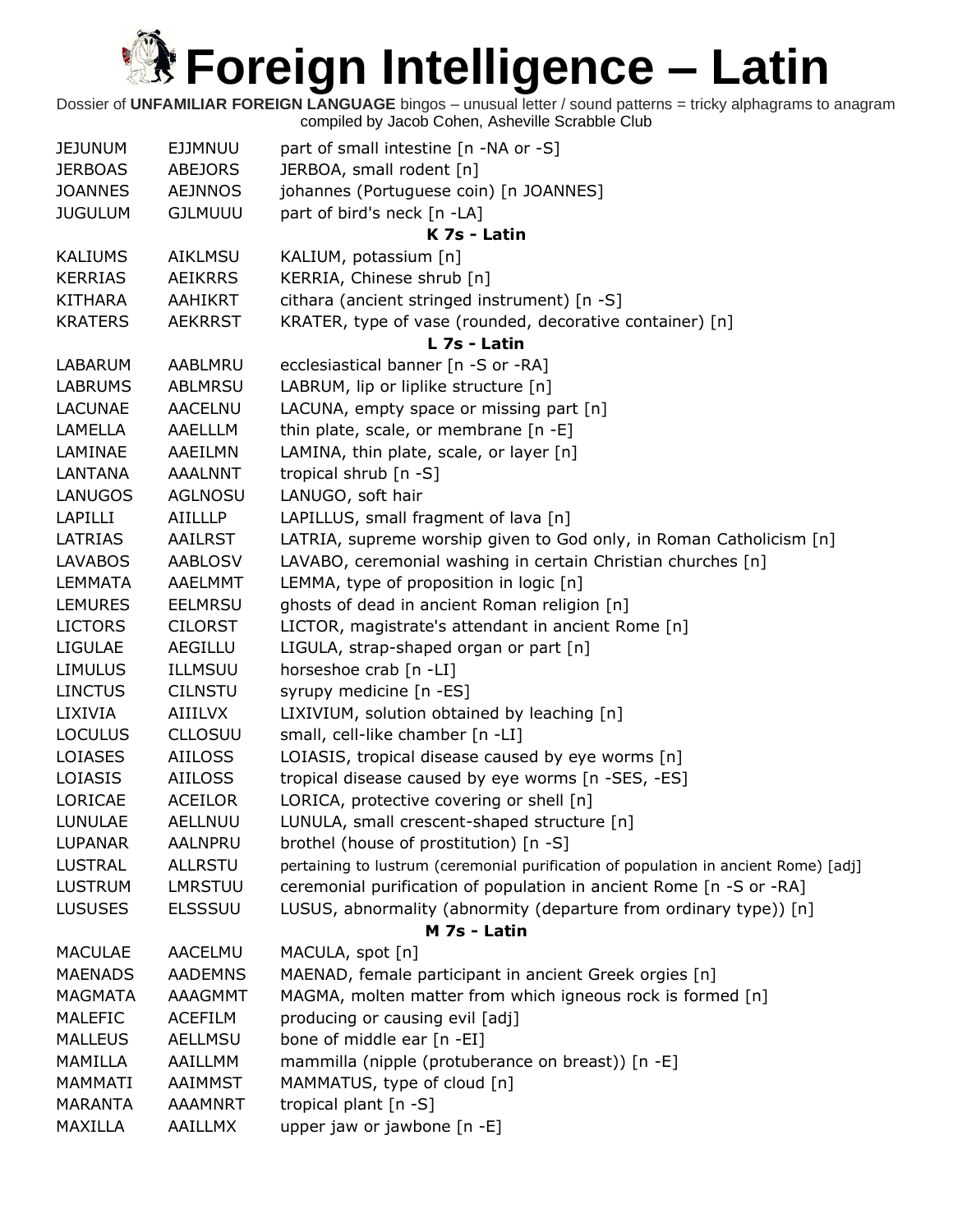| <b>MEIOSIS</b> | <b>EIIMOSS</b> | type of cell division [n -SES]                                                         |
|----------------|----------------|----------------------------------------------------------------------------------------|
| MICELLA        | <b>ACEILLM</b> | micelle (coherent strand or structure in fiber) [n -E]                                 |
| <b>MIMULUS</b> | <b>ILMMSUU</b> | flowering plant [n -ES]                                                                |
| <b>MINIUMS</b> | <b>IIMMNSU</b> | MINIUM, red pigment [n]                                                                |
| <b>MINORCA</b> | <b>ACIMNOR</b> | any of breed of large domestic fowls [n -S]                                            |
| MODIOLI        | <b>DIILMOO</b> | MODIOLUS, bony shaft of inner ear [n]                                                  |
| <b>MODULUS</b> | <b>DLMOSUU</b> | number that produces same remainder when divided into each of two numbers [n -LI]      |
| <b>MONILIA</b> | AIILMNO        | type of parasitic fungus [n -E]                                                        |
| <b>MORPHOS</b> | <b>HMOOPRS</b> | MORPHO, tropical butterfly [n]                                                         |
| <b>MORULAE</b> | <b>AELMORU</b> | MORULA, embryonic mass of cells [n]                                                    |
| <b>MURRHAS</b> | AHMRRSU        | MURRHA, murra (substance used to make fine vases and cups in ancient Rome) [n]         |
| <b>MURRINE</b> | EIMNRRU        | pertaining to murra (substance used to make fine vases and cups in ancient Rome) [adj] |
| <b>MYCELIA</b> | <b>ACEILMY</b> | MYCELIUM, vegetative portion of fungus [n]                                             |
|                |                | N 7s - Latin                                                                           |
| NANDINA        | <b>AADINNN</b> | Asian shrub [n -S]                                                                     |
| <b>NANDINS</b> | <b>ADINNNS</b> | NANDIN, evergreen shrub [n]                                                            |
| <b>NARTHEX</b> | <b>AEHNRTX</b> | vestibule in church [n -ES]                                                            |
| <b>NAUPLII</b> | AIILNPU        | NAUPLIUS, form of certain crustaceans [n]                                              |
| <b>NEMESES</b> | <b>EEEMNSS</b> | NEMESIS, formidable opponent [n]                                                       |
| <b>NEMESIA</b> | <b>AEEIMNS</b> | flowering African plant [n -S]                                                         |
| <b>NEMESIS</b> | <b>EEIMNSS</b> | formidable opponent [n -SES]                                                           |
| <b>NEURULA</b> | AELNRUU        | vertebrate embryo [n -E]                                                               |
| <b>NIGELLA</b> | AEGILLN        | annual herb [n -S]                                                                     |
| <b>NOVENAE</b> | <b>AEENNOV</b> | NOVENA, religious devotion lasting nine days [n]                                       |
| <b>NOVENAS</b> | <b>AENNOSV</b> | NOVENA, religious devotion lasting nine days [n]                                       |
| <b>NYMPHAE</b> | <b>AEHMNPY</b> | NYMPHA, fold of vulva [n]                                                              |
|                |                | O 7s - Latin                                                                           |
| <b>OBLOQUY</b> | <b>BLOOQUY</b> | abusive language [n -UIES]                                                             |
| <b>OCELLUS</b> | <b>CELLOSU</b> | minute simple eye [n OCELLI]                                                           |
| <b>OCHREAE</b> | <b>ACEEHOR</b> | OCHREA, ocrea (sheathing plant part) [n]                                               |
| <b>OCTAVOS</b> | <b>ACOOSTV</b> | OCTAVO, page size [n]                                                                  |
| <b>OGDOADS</b> | <b>ADDGOOS</b> | OGDOAD, group of eight [n]                                                             |
| <b>OMENTUM</b> | <b>EMMNOTU</b> | fold in abdominal membrane [n -S or -TA]                                               |
| OPPIDAN        | ADINOPP        | townsman (resident of town) [n -S]                                                     |
| <b>OPPUGNS</b> | <b>GNOPPSU</b> | OPPUGN, to assail with argument [v]                                                    |
| <b>OPTIMES</b> | <b>EIMOPST</b> | OPTIME, honor student in mathematics at Cambridge University [n]                       |
| <b>OPUNTIA</b> | AINOPTU        | American cactus [n -S]                                                                 |
| ORGANUM        | <b>AGMNORU</b> | organon (system of rules for scientific investigation) [n -S or -NA]                   |
| <b>OSCULUM</b> | <b>CLMOSUU</b> | opening in sponge [n -LA]                                                              |
|                |                | P 7s - Latin                                                                           |
| PALLIUM        | AILLMPU        | cloak worn in ancient Rome [n -S or -IA]                                               |
| PALUDAL        | <b>AADLLPU</b> | pertaining to marsh (tract of low, wet land) [adj]                                     |
| PANDANI        | AADINNP        | PANDANUS, tropical plant [n]                                                           |
| <b>PANDOOR</b> | <b>ADNOOPR</b> | pandour (marauding soldier) [n -S]                                                     |
| <b>PANDORA</b> | <b>AADNOPR</b> | bandore (ancient lute) [n -S]                                                          |
| <b>PANDORE</b> | <b>ADENOPR</b> | bandore (ancient lute) [n -S]                                                          |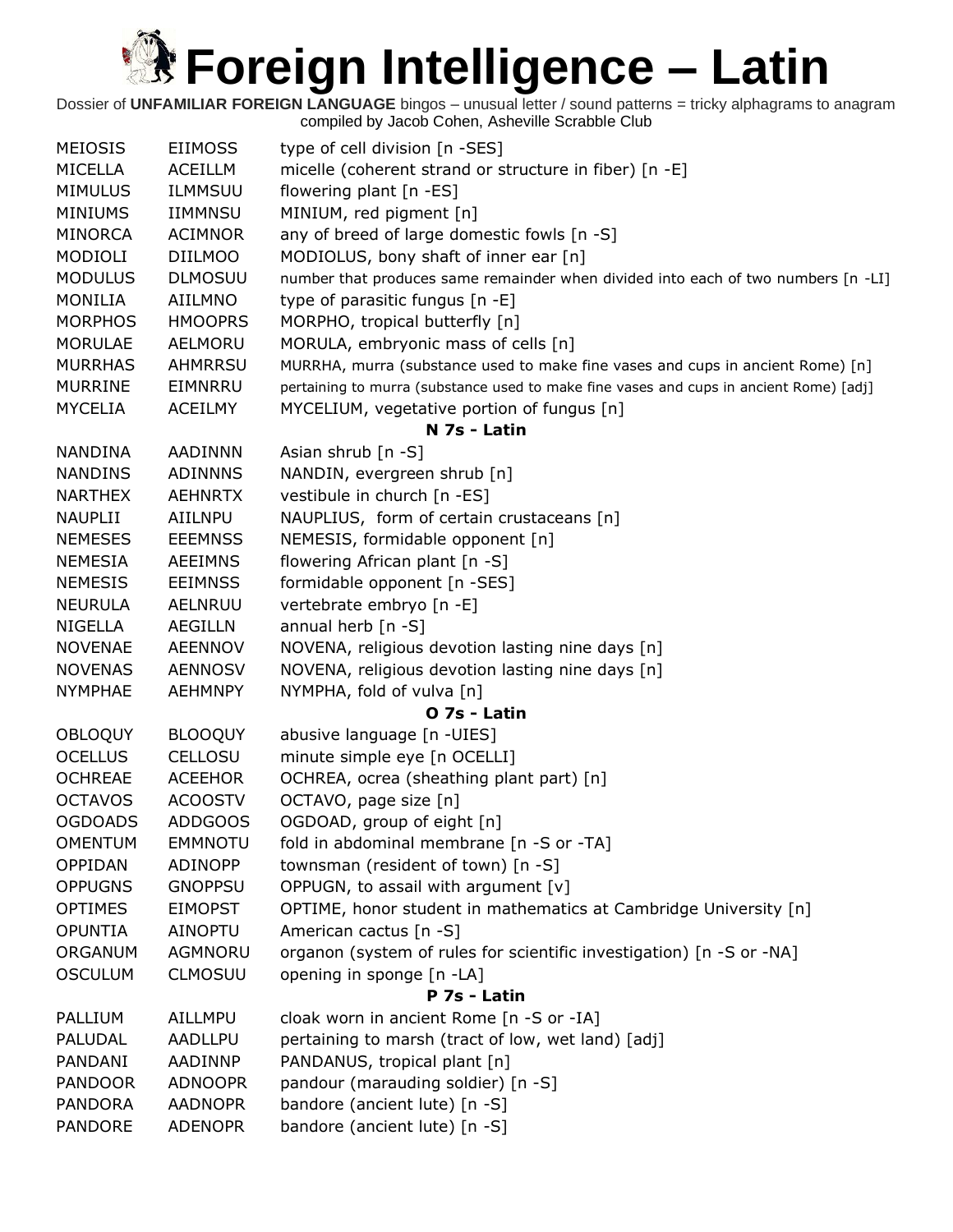| <b>PANDOUR</b> | ADNOPRU        | marauding soldier [n -S]                                     |
|----------------|----------------|--------------------------------------------------------------|
| <b>PANDURA</b> | AADNPRU        | bandore (ancient lute) [n -S]                                |
| <b>PANICUM</b> | <b>ACIMNPU</b> | grass $[n - S]$                                              |
| PAPHIAN        | <b>AAHINPP</b> | prostitute [n -S]                                            |
| <b>PAPILLA</b> | AAILLPP        | nipple-like projection [n -E]                                |
| <b>PAPULAE</b> | AAELPPU        | PAPULA, papule (pimple (inflamed swelling of skin)) [n]      |
| <b>PAPULAS</b> | <b>AALPPSU</b> | PAPULA, papule (pimple (inflamed swelling of skin)) [n]      |
| <b>PARERGA</b> | <b>AAEGPRR</b> | PARERGON, composition derived from larger work [n]           |
| <b>PASCHAL</b> | <b>AACHLPS</b> | candle used in certain religious ceremonies [n -S]           |
| PATAGIA        | <b>AAAGIPT</b> | PATAGIUM, wing membrane of bat [n]                           |
| <b>PECCAVI</b> | <b>ACCEIPV</b> | confession of sin [n -S]                                     |
| <b>PECTENS</b> | <b>CEENPST</b> | PECTEN, comblike anatomical part [n]                         |
| <b>PECULIA</b> | <b>ACEILPU</b> | PECULIUM, private property [n]                               |
| PELAGIC        | <b>ACEGILP</b> | inhabitant of ocean [n -S]                                   |
| <b>PENATES</b> | <b>AEENPST</b> | Roman gods of household [n]                                  |
| <b>PEPLUMS</b> | <b>ELMPPSU</b> | PEPLUM, short section attached to waistline of garment [n]   |
| PERILLA        | <b>AEILLPR</b> | Asian herb [n -S]                                            |
| <b>PERITUS</b> | <b>EIPRSTU</b> | expert theologian [n -TI]                                    |
| <b>PETASUS</b> | <b>AEPSSTU</b> | broad-brimmed hat worn in ancient Greece [n -ES]             |
| PHASMID        | <b>ADHIMPS</b> | tropical insect [n -S]                                       |
| PHILTRA        | AHILPRT        | PHILTRUM, indentation between upper lip and nose [n]         |
| <b>PHOCINE</b> | <b>CEHINOP</b> | pertaining to seals [adj]                                    |
| <b>PHOEBUS</b> | <b>BEHOPSU</b> | sun $[n - ES]$                                               |
| <b>PHYTONS</b> | <b>HNOPSTY</b> | PHYTON, structural unit of plant [n]                         |
| <b>PICEOUS</b> | <b>CEIOPSU</b> | glossy-black in color [adj]                                  |
| <b>PIGNORA</b> | <b>AGINOPR</b> | PIGNUS, property held as security for debt [n]               |
| PINETUM        | <b>EIMNPTU</b> | plantation of pine trees [n -TA]                             |
| PINGUID        | <b>DGIINPU</b> | greasy (containing or resembling grease) [adj]               |
| PINNULA        | <b>AILNNPU</b> | pinnule (pinnate part or organ) [n -E]                       |
| <b>PISCARY</b> | <b>ACIPRSY</b> | place for fishing [n -RIES]                                  |
| <b>PISCINA</b> | <b>ACIINPS</b> | basin used in certain church ceremonies [n -E, -S]           |
| <b>PLANULA</b> | AALLNPU        | free-swimming larva of certain organisms [n -E]              |
| <b>PLATIES</b> | <b>AEILPST</b> | PLATY, small tropical fish [n]                               |
| <b>PLEIADS</b> | <b>ADEILPS</b> | PLEIAD, group of seven illustrious persons [n]               |
| <b>PLENUMS</b> | <b>ELMNPSU</b> | PLENUM, space considered as fully occupied by matter [n]     |
| <b>PLEOPOD</b> | <b>DELOOPP</b> | appendage of crustaceans [n -S]                              |
| <b>PLUTEUS</b> | <b>ELPSTUU</b> | larva of sea urchin [n -EI]                                  |
| <b>PODAGRA</b> | <b>AADGOPR</b> | gout in foot [n -S]                                          |
| <b>PODESTA</b> | <b>ADEOPST</b> | Italian magistrate [n -S]                                    |
| <b>POLYPUS</b> | <b>LOPPSUY</b> | growth protruding from mucous lining of organ [n -ES or -PI] |
| <b>PONGIDS</b> | <b>DGINOPS</b> | PONGID, anthropoid ape [n]                                   |
| <b>PONTINE</b> | <b>EINNOPT</b> | pertaining to bridges [adj]                                  |
| <b>PRAETOR</b> | <b>AEOPRRT</b> | ancient Roman magistrate [n -S]                              |
| PRECAVA        | <b>AACEPRV</b> | vein in higher vertebrates [n -E]                            |
| <b>PRECIPE</b> | <b>CEEIPPR</b> | praecipe (legal writ) [n -S]                                 |
| PREDIAL        | <b>ADEILPR</b> | praedial (pertaining to land) [adj]                          |
|                |                |                                                              |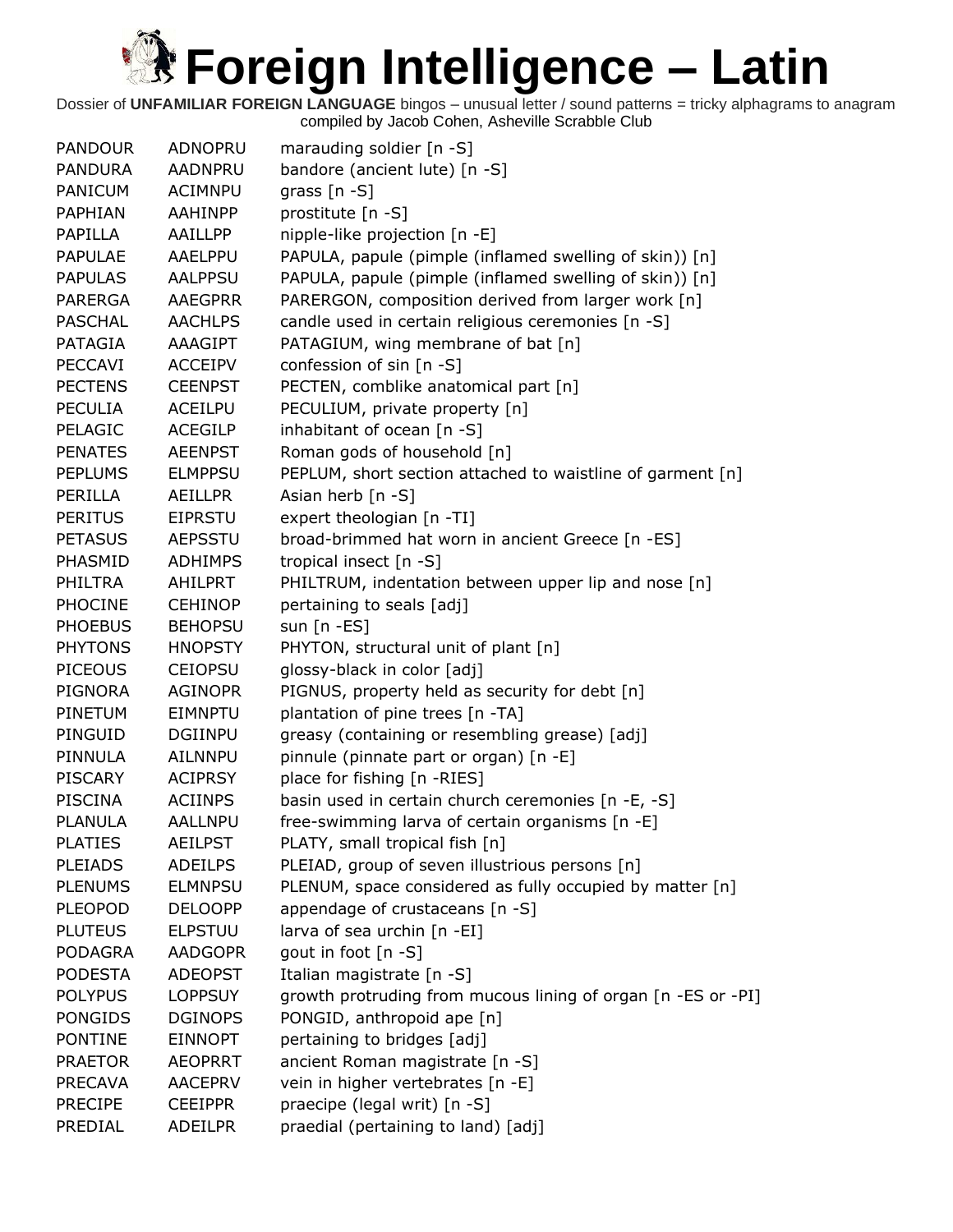| <b>PREPUPA</b> | AEPPPRU        | stage preceding pupa $[n -E]$                        |
|----------------|----------------|------------------------------------------------------|
| <b>PRETORS</b> | <b>EOPRRST</b> | PRETOR, praetor (ancient Roman magistrate) [n]       |
| PRIMULA        | AILMPRU        | primrose (perennial herb) [n -S]                     |
| <b>PRISERE</b> | <b>EEIPRRS</b> | succession of vegetational stages [n -S]             |
| <b>PROBAND</b> | <b>ABDNOPR</b> | one whose reactions or responses are studied [n -S]  |
| <b>PROBITS</b> | <b>BIOPRST</b> | PROBIT, unit of statistical probability [n]          |
| <b>PRONOTA</b> | <b>ANOOPRT</b> | PRONOTUM, hard outer plate of insect [n]             |
| <b>PROPYLA</b> | <b>ALOPPRY</b> | PROPYLON, entrance to temple [n]                     |
| <b>PRURIGO</b> | <b>GIOPRRU</b> | skin disease [n -S]                                  |
| <b>PSOATIC</b> | <b>ACIOPST</b> | PSOAS, muscle of loin [adj]                          |
| <b>PSOCIDS</b> | <b>CDIOPSS</b> | PSOCID, minute winged insect [n]                     |
| <b>PSYLLAS</b> | <b>ALLPSSY</b> | PSYLLA, any of various plant lice [n]                |
| <b>PSYLLID</b> | <b>DILLPSY</b> | psylla (any of various plant lice) [n -S]            |
| <b>PTERYLA</b> | AELPRTY        | feathered area on skin of bird [n -E]                |
| <b>PTISANS</b> | <b>AINPSST</b> | PTISAN, tea of herbs or barley [n]                   |
| <b>PULVINI</b> | <b>IILNPUV</b> | PULVINUS, swelling at base of leaf [n]               |
| <b>PUNCTUM</b> | <b>CMNPTUU</b> | opening of tear duct [n -TA]                         |
| <b>PUNTIES</b> | <b>EINPSTU</b> | PUNTY, iron rod used in glassmaking [n]              |
| <b>PUPARIA</b> | AAIPPRU        | PUPARIUM, pupal shell [n]                            |
| <b>PURPURA</b> | APPRRUU        | disease characterized by purple spots on skin [n -S] |
| <b>PUTAMEN</b> | <b>AEMNPTU</b> | hard covering of kernel of certain fruits [n -MINA]  |
| <b>PYRALID</b> | <b>ADILPRY</b> | long-legged moth [n -S]                              |
| <b>PYROLAS</b> | <b>ALOPRSY</b> | PYROLA, perennial herb [n]                           |
| <b>PYROSIS</b> | <b>IOPRSSY</b> | heartburn [n -ES]                                    |
| <b>PYRROLE</b> | <b>ELOPRRY</b> | chemical compound [n -S]                             |
| <b>PYRROLS</b> | <b>LOPRRSY</b> | PYRROL, pyrrole (chemical compound) [n]              |
| <b>PYXIDES</b> | <b>DEIPSXY</b> | PYXIS, pyxidium (type of seed vessel) [n]            |
| <b>PYXIDIA</b> | <b>ADIIPXY</b> | PYXIDIUM, type of seed vessel [n]                    |
|                |                | Q 7s - Latin                                         |
| QUARTAN        | AANQRTU        | recurrent malarial fever [n -S]                      |
| QUELEAS        | AEELQSU        | QUELEA, African weaverbird [n]                       |
| QUIETUS        | <b>EIQSTUU</b> | final settlement [n -ES]                             |
| QUILLAI        | AIILLQU        | evergreen tree [n -S]                                |
| QUILLET        | <b>EILLQTU</b> | trivial distinction [n -S]                           |
| QUINNAT        | AINNQTU        | food fish [n -S]                                     |
| QUINTAN        | AINNQTU        | recurrent fever [n -S]                               |
| QUINTES        | <b>EINQSTU</b> | QUINTE, position in fencing [n]                      |
| QUINTIN        | IINNQTU        | fine linen $[n - S]$                                 |
| QUOMODO        | <b>DMOOOQU</b> | means or manner $[n - S]$                            |
| QUONDAM        | ADMNOQU        | that once was [adj]                                  |
|                |                | R 7s - Latin                                         |
| <b>RADIXES</b> | <b>ADEIRSX</b> | RADIX, root of plant [n]                             |
| <b>RADULAE</b> | AADELRU        | RADULA, tonguelike organ of mollusks [n]             |
| <b>RADULAR</b> | AADLRRU        | RADULA, tonguelike organ of mollusks [adj]           |
| <b>RADULAS</b> | AADLRSU        | RADULA, tonguelike organ of mollusks [n]             |
| <b>RAMENTA</b> | AAEMNRT        | RAMENTUM, scale formed on surface of leaves [n]      |
|                |                |                                                      |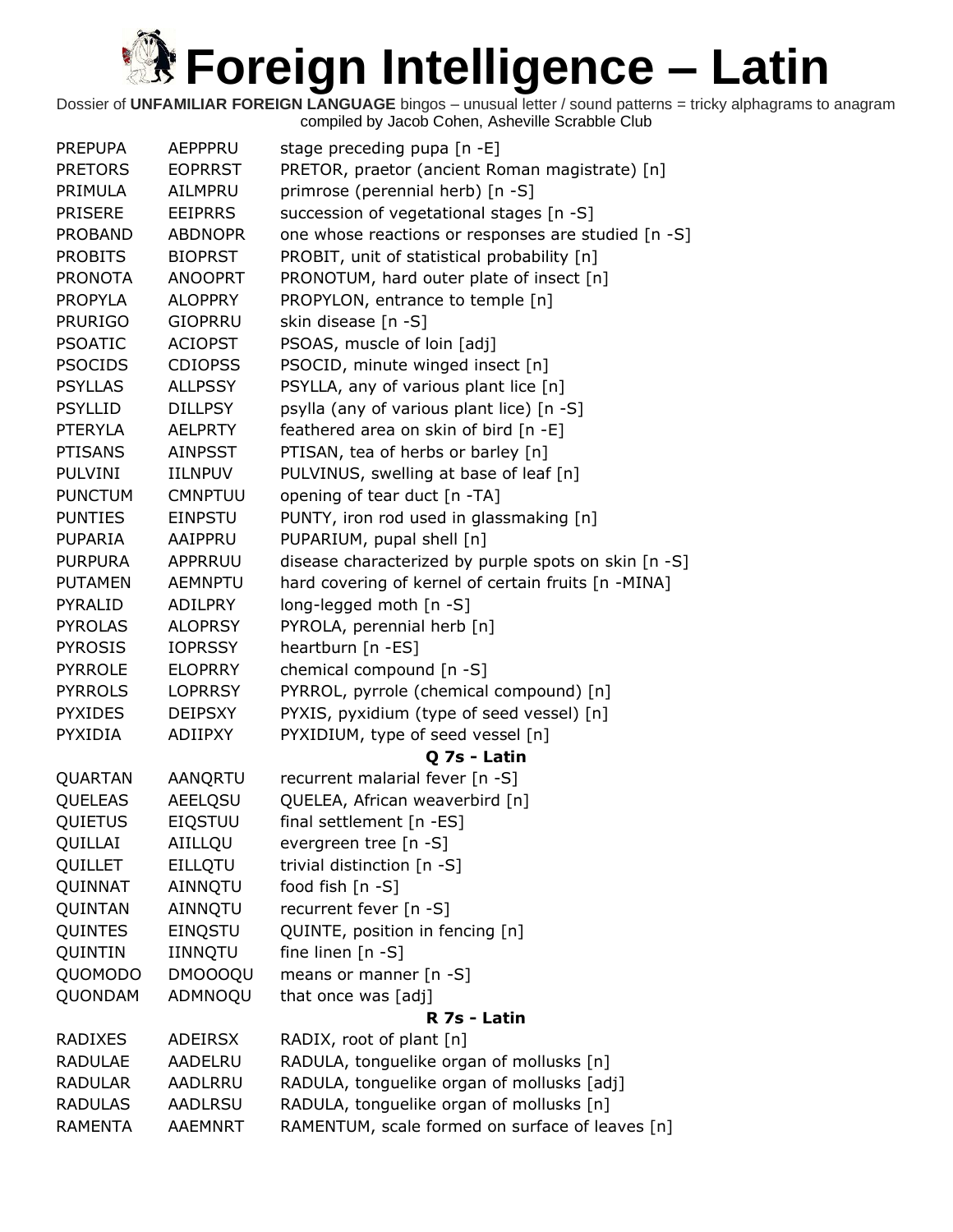| <b>RANULAR</b>                   | AALNRRU                          | RANULA, cyst formed under tongue [adj]                                                                                 |
|----------------------------------|----------------------------------|------------------------------------------------------------------------------------------------------------------------|
| <b>RANULAS</b>                   | <b>AALNRSU</b>                   | RANULA, cyst formed under tongue [n]                                                                                   |
| <b>RASBORA</b>                   | <b>AABORRS</b>                   | tropical fish [n -S]                                                                                                   |
| <b>RECTRIX</b>                   | <b>CEIRRTX</b>                   | feather of bird's tail [n -ICES]                                                                                       |
| <b>REGULUS</b>                   | <b>EGLRSUU</b>                   | mass that forms beneath slag in furnace [n -ES or -LI]                                                                 |
| <b>REMIGES</b>                   | <b>EEGIMRS</b>                   | REMEX, flight feather of bird's wing [n]                                                                               |
| <b>REMORAS</b>                   | <b>AEMORRS</b>                   | REMORA, type of marine fish [n]                                                                                        |
| <b>RESEDAS</b>                   | <b>ADEERSS</b>                   | RESEDA, flowering plant [n]                                                                                            |
| <b>RHAMNUS</b>                   | AHMNRSU                          | thorny tree or shrub [n -ES]                                                                                           |
| <b>RHAPHAE</b>                   | <b>AAEHHPR</b>                   | RHAPHE, raphe (seamlike ridge between two halves of organ or part) [n]                                                 |
| <b>RHATANY</b>                   | <b>AAHNRTY</b>                   | South American shrub [n -NIES]                                                                                         |
| <b>RHODORA</b>                   | <b>ADHOORR</b>                   | flowering shrub [n -S]                                                                                                 |
| <b>RISUSES</b>                   | <b>EIRSSSU</b>                   | RISUS, grin or laugh [n]                                                                                               |
| <b>RIVULUS</b>                   | <b>ILRSUUV</b>                   | small tropical American fish [n -ES]                                                                                   |
| <b>ROBUSTA</b>                   | <b>ABORSTU</b>                   | coffee grown in Africa [n -S]                                                                                          |
| <b>ROSARIA</b>                   | AAIORRS                          | ROSARIUM, rose garden [n]                                                                                              |
| <b>RUBIDIC</b>                   | <b>BCDIIRU</b>                   | RUBIDIUM, metallic element [adj]                                                                                       |
| <b>RUBIGOS</b>                   | <b>BGIORSU</b>                   | RUBIGO, red iron oxide [n]                                                                                             |
|                                  |                                  | S 7s - Latin                                                                                                           |
| <b>SABBATS</b>                   | <b>AABBSST</b>                   | SABBAT, assembly of demons and witches [n]                                                                             |
| <b>SACCULI</b>                   | <b>ACCILSU</b>                   | SACCULUS, saccule (small sac (pouch-shaped structure in animal or plant)) [n]                                          |
| <b>SALTANT</b>                   | <b>AALNSTT</b>                   | jumping or dancing [adj]                                                                                               |
| <b>SAMARAS</b>                   | <b>AAAMRSS</b>                   | SAMARA, dry, one-seeded fruit [n]                                                                                      |
| <b>SARCINA</b>                   | <b>AACINRS</b>                   | spherical bacterium [n -E]                                                                                             |
| <b>SARDIUS</b>                   | ADIRSSU                          | sard (variety of quartz) [n -ES]                                                                                       |
| <b>SATRAPS</b>                   | <b>AAPRSST</b>                   | SATRAP, governor of province in ancient Persia [n]                                                                     |
| <b>SATRAPY</b>                   | <b>AAPRSTY</b>                   | territory of satrap (governor of province in ancient Persia) [n -PIES]                                                 |
| <b>SCALARE</b>                   | <b>AACELRS</b>                   | tropical fish [n -S]                                                                                                   |
| <b>SCALENI</b>                   | <b>ACEILNS</b>                   | SCALENUS, muscle of neck [n                                                                                            |
| <b>SCILLAS</b>                   | <b>ACILLSS</b>                   | SCILLA, flowering plant [n]                                                                                            |
| <b>SCIRRHI</b>                   | <b>CHIIRRS</b>                   | SCIRRHUS, hard tumor [n]                                                                                               |
| <b>SCOPULA</b>                   | <b>ACLOPSU</b>                   | dense tuft of hairs [n -E]                                                                                             |
| <b>SCORIAE</b>                   | <b>ACEIORS</b>                   | SCORIA, refuse of smelted metal or ore [n]                                                                             |
| <b>SCRUPLE</b>                   | <b>CELPRSU</b>                   | to hesitate because of ethical considerations [v -D, -LING, -S]                                                        |
| <b>SCYPHUS</b>                   | <b>CHPSSUY</b>                   | Greek cup with two handles [n -HI]                                                                                     |
| <b>SEDILIA</b>                   | ADEIILS                          | SEDILIUM, sedile (one of seats in church for use of officiating clergy) [n]                                            |
| <b>SEMISES</b>                   | <b>EEIMSSS</b>                   | SEMIS, coin of ancient Rome [n]                                                                                        |
| <b>SEPTIME</b>                   | <b>EEIMPST</b>                   | position in fencing [n -S]                                                                                             |
| <b>SERAPHS</b>                   | <b>AEHPRSS</b>                   | SERAPH, winged celestial being [n]                                                                                     |
| <b>SERIEMA</b>                   | AEEIMRS                          | Brazilian bird [n -S]                                                                                                  |
| <b>SEROSAE</b>                   | <b>AEEORSS</b>                   | SEROSA, thin membrane lining certain bodily cavities [n]                                                               |
|                                  |                                  |                                                                                                                        |
| <b>SEROSAL</b><br><b>SEROSAS</b> | <b>AELORSS</b><br><b>AEORSSS</b> | SEROSA, thin membrane lining certain bodily cavities [adj]<br>SEROSA, thin membrane lining certain bodily cavities [n] |
| <b>SERPIGO</b>                   | <b>EGIOPRS</b>                   | spreading skin eruption [n -GINES, -ES, -S]                                                                            |
| <b>SIBYLIC</b>                   | <b>BCIILSY</b>                   | SIBYL, female prophet [adj]                                                                                            |
|                                  |                                  |                                                                                                                        |
| SIGANID                          | ADGIINS                          | any of family of fishes [n -S]                                                                                         |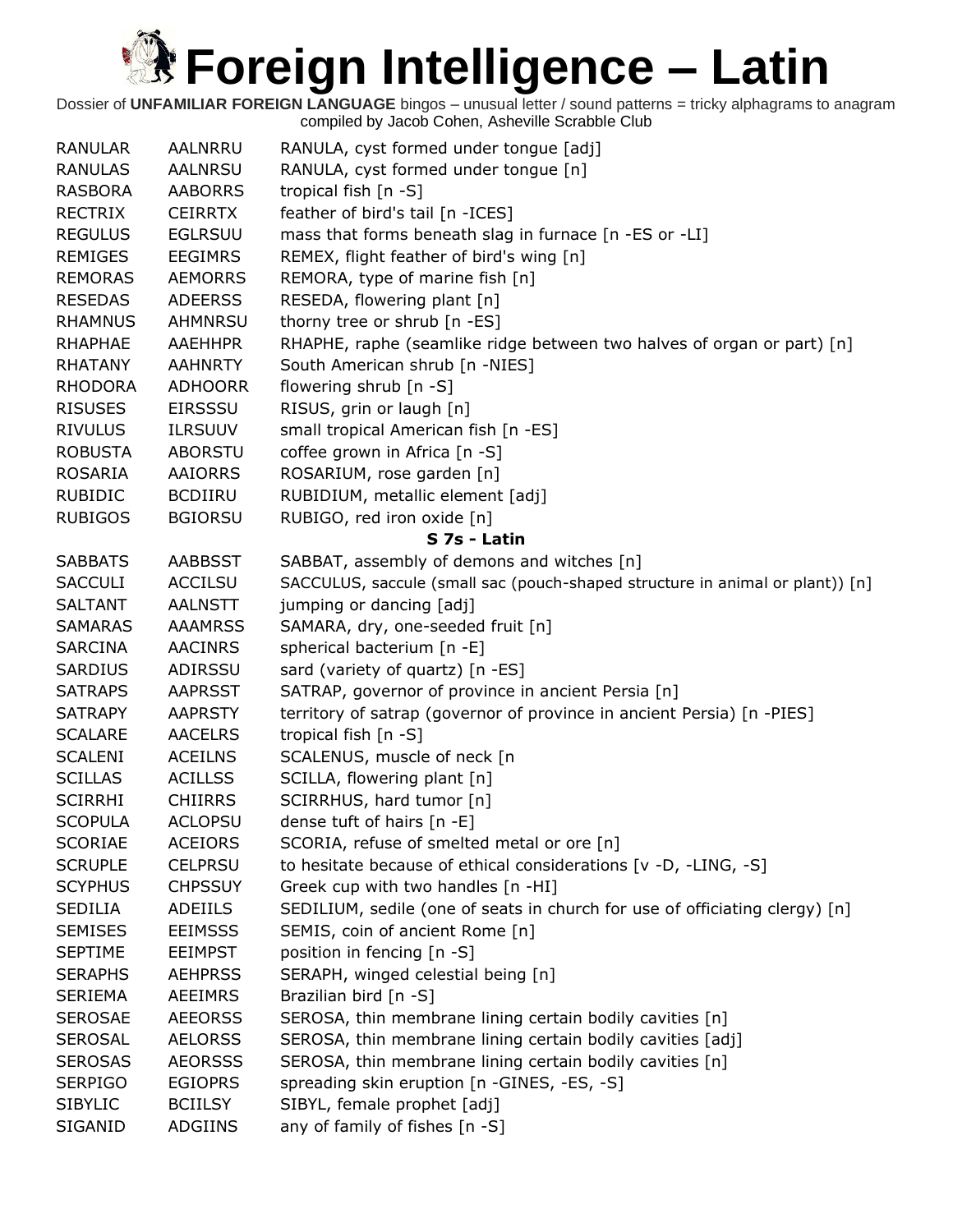| <b>SISTRUM</b> | <b>IMRSSTU</b> | ancient Egyptian percussion instrument [n -S or -RA]                       |
|----------------|----------------|----------------------------------------------------------------------------|
| <b>SKIMMIA</b> | <b>AIIKMMS</b> | evergreen shrub [n -S]                                                     |
| <b>SMECTIC</b> | <b>CCEIMST</b> | pertaining to phase of liquid crystal [adj]                                |
| <b>SMEGMAS</b> | <b>AEGMMSS</b> | SMEGMA, sebum (fatty matter secreted by certain glands of skin) [n]        |
| <b>SOLATIA</b> | <b>AAILOST</b> | SOLATIUM, compensation given for damage to feelings [n]                    |
| <b>SOLIDUS</b> | <b>DILOSSU</b> | coin of ancient Rome [n -DI]                                               |
| <b>SPELUNK</b> | <b>EKLNPSU</b> | to explore caves [v -ED, -ING, -S]                                         |
| <b>SPICULA</b> | <b>ACILPSU</b> | SPICULUM, spicule (needlelike structure) [n]                               |
| <b>SPIRULA</b> | <b>AILPRSU</b> | spiral-shelled mollusk [n -E]                                              |
| <b>SPLENIA</b> | <b>AEILNPS</b> | SPLENIUM, surgical bandage [n]                                             |
| <b>SPLENII</b> | <b>EIILNPS</b> | SPLENIUS, muscle of neck [n]                                               |
| <b>SPONDEE</b> | <b>DEENOPS</b> | type of metrical foot [n -S]                                               |
| <b>SPUTUMS</b> | <b>MPSSTUU</b> | SPUTUM, saliva (fluid secreted by glands of mouth) [n]                     |
| SQUAMAE        | AAEMQSU        | SQUAMA, scale [n]                                                          |
| SQUILLA        | AILLQSU        | burrowing crustacean [n -E]                                                |
| <b>STACTES</b> | <b>ACESSTT</b> | STACTE, spice used by ancient Jews in making incense [n]                   |
| <b>STEMMAS</b> | <b>AEMMSST</b> | STEMMA, scroll recording genealogy of family in ancient Rome [n]           |
| <b>STRIGIL</b> | <b>GIILRST</b> | scraping instrument [n -S]                                                 |
| <b>STRUMAE</b> | <b>AEMRSTU</b> | STRUMA, scrofula (disease of lymph glands) [n]                             |
| <b>SUBFUSC</b> | <b>BCFSSUU</b> | dark dull clothing [n -S]                                                  |
| <b>SUCCUBA</b> | <b>ABCCSUU</b> | succubus (female demon (evil spirit)) [n -E]                               |
| <b>SUCCUBI</b> | <b>BCCISUU</b> | SUCCUBUS, female demon (evil spirit) [n]                                   |
| <b>SUPINES</b> | <b>EINPSSU</b> | SUPINE, Latin verbal noun [n]                                              |
| <b>SYCOSES</b> | <b>CEOSSSY</b> | SYCOSIS, inflammatory disease of hair follicles [n]                        |
| <b>SYCOSIS</b> | <b>CIOSSSY</b> | inflammatory disease of hair follicles [n -SES]                            |
| <b>SYNURAE</b> | <b>AENRSUY</b> | SYNURA, any of genus of protozoa [n]                                       |
| SYZYGAL        | AGLSYYZ        | SYZYGY, configuration of earth, moon, and sun lying in straight line [adj] |
|                |                | T 7s - Latin                                                               |
| <b>TAENIAE</b> | <b>AAEEINT</b> | TAENIA, headband worn in ancient Greece [n]                                |
| <b>TAENIAS</b> | <b>AAEINST</b> | TAENIA, headband worn in ancient Greece [n]                                |
| <b>TALARIA</b> | AAAILRT        | winged sandals worn by various figures of classical mythology [n]          |
| <b>TAPETUM</b> | AEMPTTU        | layer of cells in some plants [n -TA or -S]                                |
| <b>TECTRIX</b> | <b>CEIRTTX</b> | small feather of bird's wing [n -ICES]                                     |
| <b>TECTUMS</b> | <b>CEMSTTU</b> | TECTUM, rooflike structure [n]                                             |
| <b>TEGMINA</b> | AEGIMNT        | TEGMEN, covering (something that covers) [n]                               |
| <b>TEGULAE</b> | AEEGLTU        | TEGULA, flat roof tile used in ancient Rome [n]                            |
| <b>TEGUMEN</b> | <b>EGIMNTU</b> | tegmen (covering (something that covers)) [n -MINA]                        |
| <b>TELAMON</b> | <b>AELMNOT</b> | male figure used as supporting column [n -S]                               |
| <b>TEREDOS</b> | <b>DEEORST</b> | TEREDO, bivalve mollusk [n]                                                |
| <b>TERNION</b> | EINNORT        | group of three [n -S]                                                      |
| <b>TESSERA</b> | <b>AEERSST</b> | small square used in mosaic work [n -E]                                    |
| <b>TESTUDO</b> | <b>DEOSTTU</b> | portable screen used as shield by ancient Romans [n -S]                    |
| <b>THERMAE</b> | <b>AEEHMRT</b> | hot springs [n]                                                            |
| <b>THYRSUS</b> | <b>HRSSTUY</b> | type of flower cluster [n -SI]                                             |
| <b>TILAPIA</b> | AAIILPT        | African fish [n -S]                                                        |
| <b>TOMENTA</b> | <b>AEMNOTT</b> | TOMENTUM, network of small blood vessels [n]                               |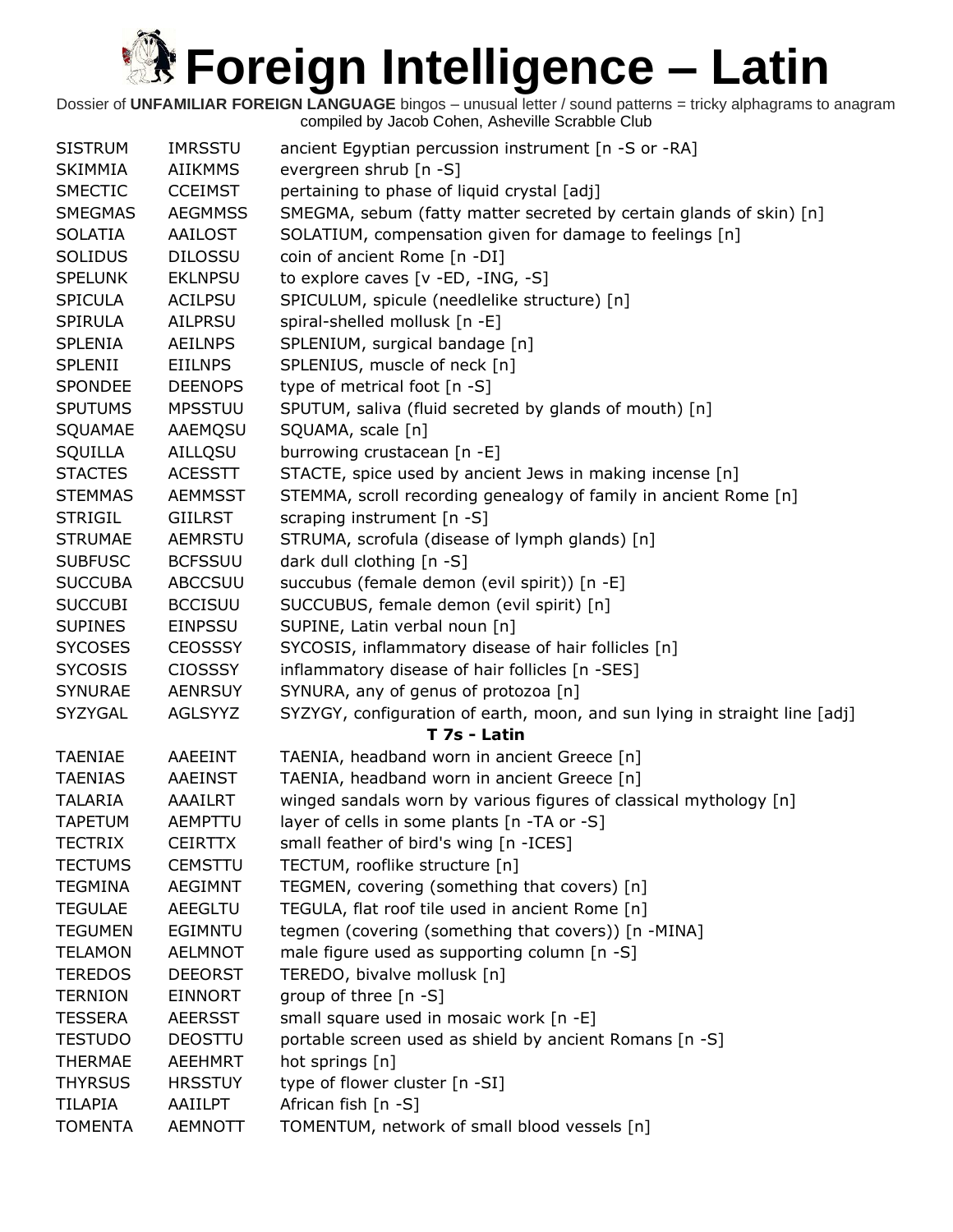| <b>TORTRIX</b> | <b>IORRTTX</b> | small moth (winged insect) [n -ES or -ICES]                          |
|----------------|----------------|----------------------------------------------------------------------|
| <b>TORULAE</b> | <b>AELORTU</b> | TORULA, type of fungus (any of major group of lower plants) [n]      |
| <b>TREHALA</b> | <b>AAEHLRT</b> | sweet, edible substance forming pupal case of certain weevils [n -S] |
| TRIDUUM        | <b>DIMRTUU</b> | period of three days of prayer [n -S]                                |
| <b>TRIGONS</b> | <b>GINORST</b> | TRIGON, ancient stringed instrument [n]                              |
| <b>TRIREME</b> | EEIMRRT        | ancient Greek or Roman warship [n -S]                                |
| <b>TRISMUS</b> | <b>IMRSSTU</b> | lockjaw (form of tetanus) [n -ES]                                    |
| <b>TRITOMA</b> | AIMORTT        | African herb [n -S]                                                  |
| <b>TRIVIUM</b> | <b>IIMRTUV</b> | group of studies in medieval schools [n -IA or -S]                   |
| <b>TROCHEE</b> | <b>CEEHORT</b> | type of metrical foot [n -S]                                         |
| <b>TROCHIL</b> | <b>CHILORT</b> | African bird [n -S or -I]                                            |
| <b>TROGONS</b> | <b>GNOORST</b> | TROGON, tropical bird [n]                                            |
| <b>TRYMATA</b> | <b>AAMRTTY</b> | TRYMA, type of nut [n]                                               |
| <b>TUMULUS</b> | LMSTUUU        | mound over grave [n -ES or -LI]                                      |
| <b>TUNICAE</b> | <b>ACEINTU</b> | TUNICA, enveloping membrane or layer of body tissue [n]              |
| <b>TURBETH</b> | <b>BEHRTTU</b> | turpeth (medicinal plant root) [n -S]                                |
| <b>TURBITH</b> | <b>BHIRTTU</b> | turpeth (medicinal plant root) [n -S]                                |
| <b>TURPETH</b> | <b>EHPRTTU</b> | medicinal plant root [n -S]                                          |
|                |                | U 7s - Latin                                                         |
| <b>UNCINUS</b> | <b>CINNSUU</b> | uncinated (bent at end like hook) structure [n -NI]                  |
| <b>UNGULAE</b> | AEGLNUU        | UNGULA, unguis (nail, claw, or hoof) [n]                             |
| <b>UREDIUM</b> | DEIMRUU        | spore-producing organ of certain fungi [n -IA]                       |
|                |                | V 7s - Latin                                                         |
| <b>VALLUMS</b> | <b>ALLMSUV</b> | VALLUM, defensive wall of earth and stone [n]                        |
| VALVULA        | AALLUVV        | valvule (small valve) [n -E]                                         |
| <b>VANITAS</b> | <b>AAINSTV</b> | still-life painting having symbols of death or change [n -ES]        |
| <b>VASCULA</b> | <b>AACLSUV</b> | VASCULUM, box used to hold plant specimens [n]                       |
| <b>VELAMEN</b> | <b>AAELMNV</b> | velum (thin membranous covering or partition) [n -MINA]              |
| VELARIA        | AAEILRV        | VELARIUM, awning over ancient Roman theater [n]                      |
| <b>VELITES</b> | <b>EEILSTV</b> | foot soldiers of ancient Rome [n]                                    |
| <b>VENIRES</b> | <b>EEINRSV</b> | VENIRE, type of judicial writ [n]                                    |
| <b>VERRUCA</b> | <b>ACERRUV</b> | wart (protuberance on skin) [n -E]                                   |
| <b>VESICAE</b> | <b>ACEEISV</b> | VESICA, bladder (saclike receptacle) [n]                             |
| VEXILLA        | <b>AEILLVX</b> | VEXILLUM, web or vane of feather [n]                                 |
| <b>VINCULA</b> | <b>ACILNUV</b> | VINCULUM, unifying bond [n]                                          |
| <b>VIRAGOS</b> | <b>AGIORSV</b> | VIRAGO, noisy, domineering woman [n -S or -ES]                       |
| <b>VITELLI</b> | <b>EIILLTV</b> | VITELLUS, yolk of egg [n]                                            |
| <b>VIVARIA</b> | AAIIRVV        | VIVARIUM, place for raising and keeping live animals [n]             |
| <b>VOLVULI</b> | ILLOUVV        | VOLVULUS, twisting of intestine that causes obstruction [n]          |
| VOMICAE        | ACEIMOV        | VOMICA, cavity in body containing pus [n]                            |
| <b>VOMITOS</b> | <b>IMOOSTV</b> | VOMITO, black vomit of yellow fever [n]                              |
| <b>VULNING</b> | <b>GILNNUV</b> | VULN, to wound (to pass around object or fixed center) [v]           |
|                |                | W 7s - Latin                                                         |
|                |                | X 7s - Latin                                                         |

- 
- **Y 7s - Latin**
- **Z 7s - Latin**